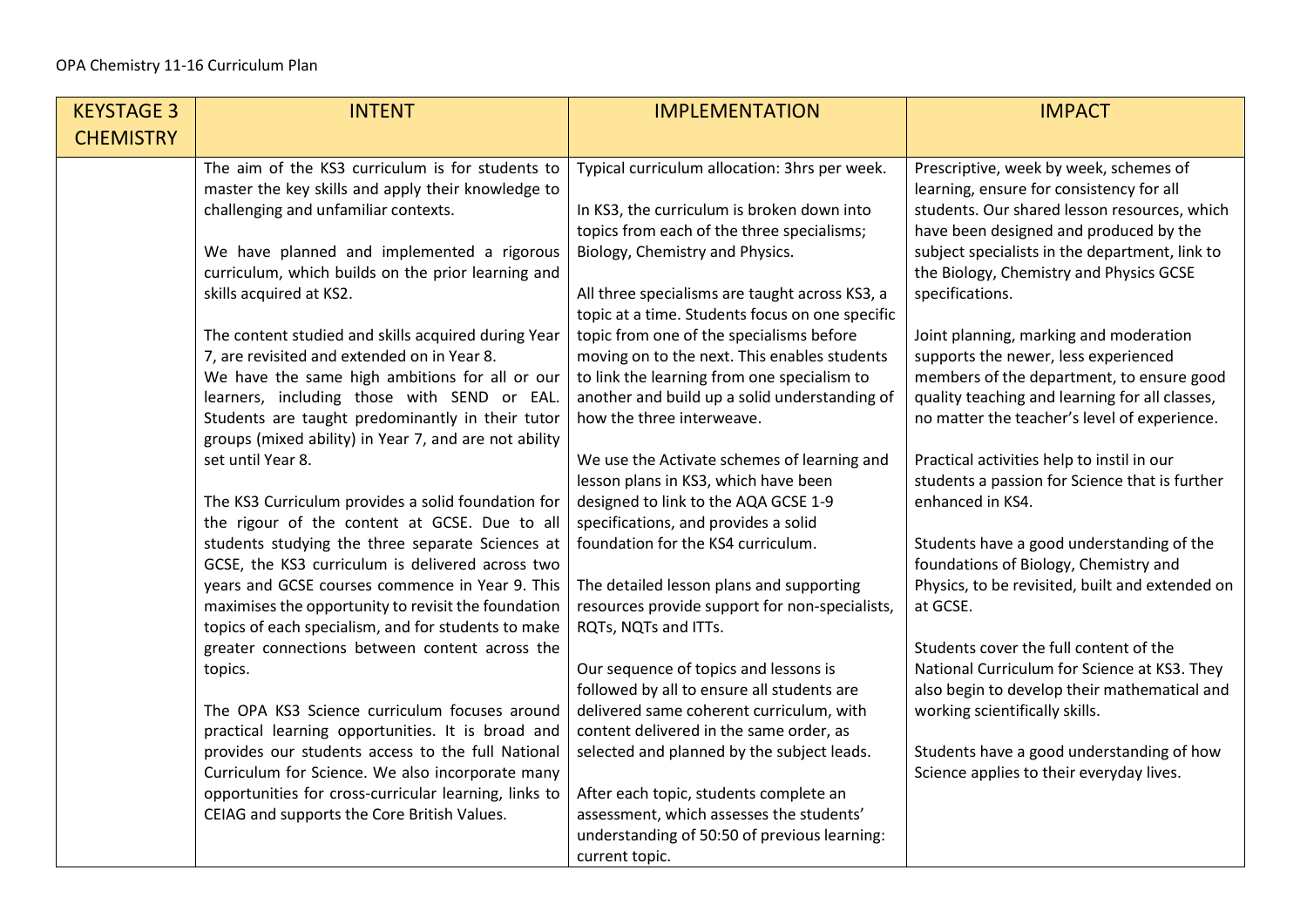| <b>KEYSTAGE</b><br>3<br><b>CHEMISTRY</b> | <b>INTENT</b>                                                                                                                                                                                                                                                                                                                                                                                                                                                                                                                                                                                                                                                                                                                                                                                                                                                                                                                                                                                                                                                                                                                           | <b>IMPLEMENTATION</b>                                                                                                                                                                                                                                                                                                                                                                                                                                                       | <b>IMPACT</b>                                                                                                                                                                                                                                                                                                                                                                                                                                                                                                                                                                                                                                                                                                                                                                                |
|------------------------------------------|-----------------------------------------------------------------------------------------------------------------------------------------------------------------------------------------------------------------------------------------------------------------------------------------------------------------------------------------------------------------------------------------------------------------------------------------------------------------------------------------------------------------------------------------------------------------------------------------------------------------------------------------------------------------------------------------------------------------------------------------------------------------------------------------------------------------------------------------------------------------------------------------------------------------------------------------------------------------------------------------------------------------------------------------------------------------------------------------------------------------------------------------|-----------------------------------------------------------------------------------------------------------------------------------------------------------------------------------------------------------------------------------------------------------------------------------------------------------------------------------------------------------------------------------------------------------------------------------------------------------------------------|----------------------------------------------------------------------------------------------------------------------------------------------------------------------------------------------------------------------------------------------------------------------------------------------------------------------------------------------------------------------------------------------------------------------------------------------------------------------------------------------------------------------------------------------------------------------------------------------------------------------------------------------------------------------------------------------------------------------------------------------------------------------------------------------|
| <b>YEAR 7</b>                            | The Year 7 Chemistry Curriculum is designed<br>to review and extend the students' knowledge<br>from primary school (KS2).<br>In Year 7, students' understanding of Working<br>Scientifically and lab safety, are likely to vary<br>due to variation in Science provision between<br>primary schools and therefore initial lessons<br>are spent reinforcing expectations for safety in<br>the laboratory and planning investigations.<br>The curriculum has been designed to engage<br>through<br>practicals<br>and<br>learners<br>demonstrations, and help them develop their<br>skills for Working Scientifically, while acquiring<br>new knowledge across four distinct topics.<br>Lessons are designed to support all learners,<br>providing support and challenge.<br>The structure of the lessons provides<br>opportunity to assess prior learning and<br>current level of understanding (from KS2) and<br>then build on this. The practical element of the<br>topics, enables students to gain the skills for<br>working scientifically, as well as question what<br>they know or think they know about the world<br>around them. | <b>Physical Chemistry</b><br>The Particle Model<br><b>States of Matter</b><br><b>Diffusion</b><br><b>Molecular Chemistry</b><br>Elements<br>Atoms<br>Molecules<br>Compounds<br>Chemical formula<br><b>Chemical Reactions</b><br><b>Word Equations</b><br><b>Burning Fuels</b><br><b>Thermal Decomposition</b><br><b>Conservation of Mass</b><br>Exo & Endothermic Reactions<br><b>Neutralisation Reactions</b><br>Acids & Alkalis<br>Indicators & pH<br><b>Making Salts</b> | Students can know more, remember more and do<br>more as a result of the science they have been<br>taught.<br>This is assessed at regular low stakes retrieval<br>practice at the beginning of each lesson which<br>allows pupils to review their own learning, while<br>improving their recall of information that can be<br>applied in context, as well as link across subjects.<br>Throughout the year there are regular checkpoints<br>from investigations or mathematical skills in<br>science. Students will obtain targets from these<br>tasks that are individualised to develop any areas of<br>improvement.<br>Students will have developed detailed scientific<br>knowledge and skills to allow them to smoothly<br>transition in to year 8 and future learning and<br>employment. |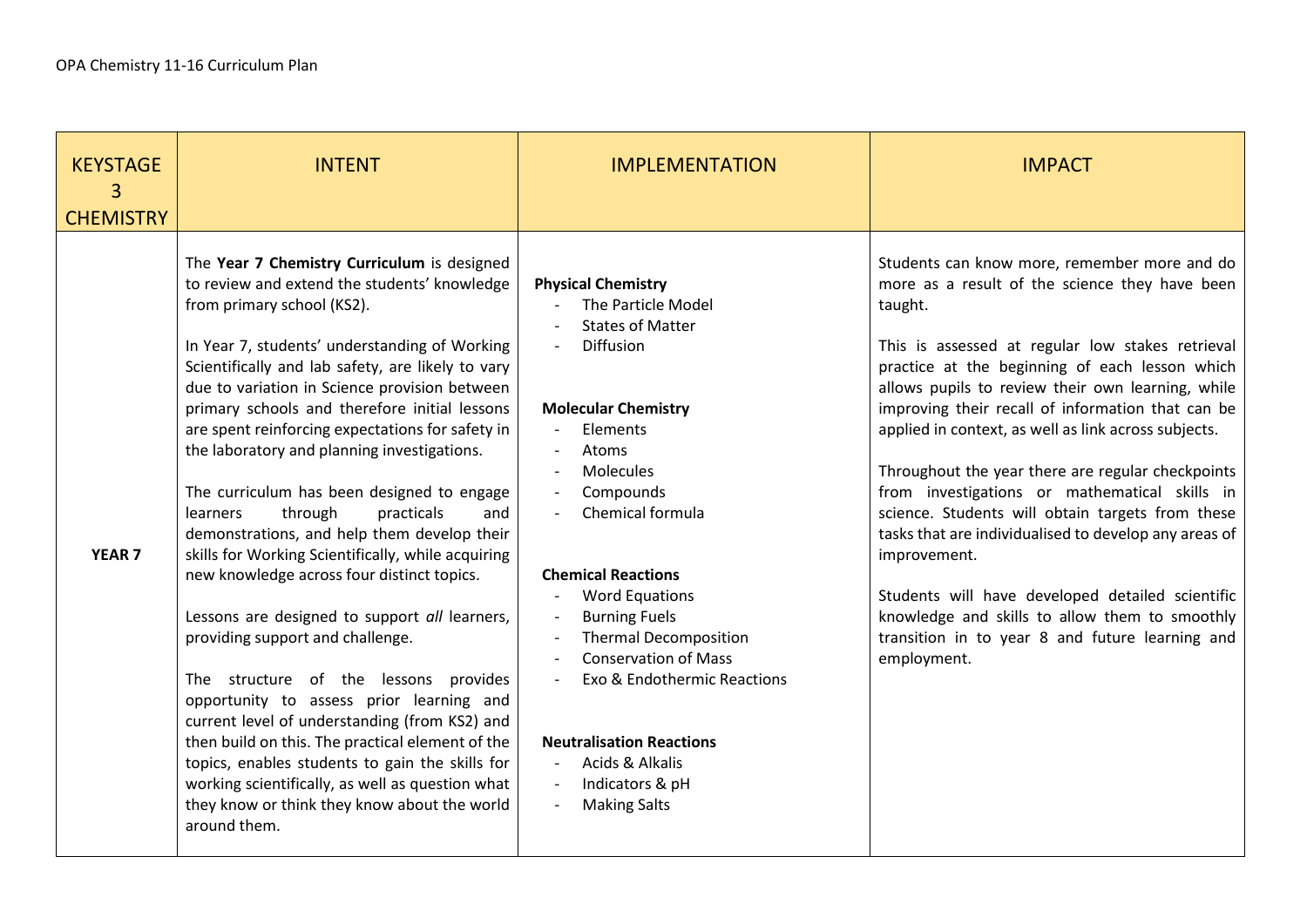| The Year 8 Curriculum builds on the knowledge<br>and skills gained in Year 7. It covers the<br>remainder of the KS3 Science National<br>Curriculum.<br>Students continue to develop their skills and<br>acquire new knowledge, in addition to<br>revisiting and building on the content covered<br>in Year 7.<br>Topics still focus around practical teaching and<br>learning, with further emphasis on Working<br>Scientifically.<br>Content taught in Year 7, is now pursued in a<br>greater detail, introducing more scientific<br>YEAR <sub>8</sub><br>terminology.<br>Lessons are designed to support all learners,<br>providing support and challenge.<br>The structure of the lessons provides<br>opportunity to assess prior learning and<br>current level of understanding (from KS2 and<br>Year 7) and then build on this. The practical<br>element of the topics, enables students to<br>gain the skills for working scientifically, as well<br>as question what they know or think they<br>know about the world around them. | <b>Molecular Chemistry</b><br>Atoms, Elements & Compounds<br><b>Chemical Formulae</b><br>Polymers<br>The Periodic Table<br>Groups 1, 7 and 0.<br><b>Chemical Reactions</b><br><b>Atoms in Chemical Reactions</b><br>Combustion<br><b>Thermal Decomposition</b><br><b>Conservation of Mass</b><br><b>Exothermic &amp; Endothermic Reactions</b><br><b>Energy Profile Diagrams</b><br>The Carbon Cycle & Global Warming<br><b>Extracting Metals &amp; Recycling</b> | Students can know more, remember more and do<br>more as a result of the science they have been<br>taught.<br>This is assessed at regular low stakes retrieval<br>practice at the beginning of each lesson which<br>allows pupils to review their own learning, while<br>improving their recall of information that can be<br>applied in context, as well as link across subjects.<br>Throughout the year there are regular checkpoints<br>from investigations or mathematical skills in<br>science. Students will obtain targets from these<br>tasks that are individualised to develop any areas of<br>improvement.<br>Students will have developed detailed scientific<br>knowledge and skills to allow them to smoothly<br>transition in to year 9 and future learning and<br>employment. |
|------------------------------------------------------------------------------------------------------------------------------------------------------------------------------------------------------------------------------------------------------------------------------------------------------------------------------------------------------------------------------------------------------------------------------------------------------------------------------------------------------------------------------------------------------------------------------------------------------------------------------------------------------------------------------------------------------------------------------------------------------------------------------------------------------------------------------------------------------------------------------------------------------------------------------------------------------------------------------------------------------------------------------------------|-------------------------------------------------------------------------------------------------------------------------------------------------------------------------------------------------------------------------------------------------------------------------------------------------------------------------------------------------------------------------------------------------------------------------------------------------------------------|----------------------------------------------------------------------------------------------------------------------------------------------------------------------------------------------------------------------------------------------------------------------------------------------------------------------------------------------------------------------------------------------------------------------------------------------------------------------------------------------------------------------------------------------------------------------------------------------------------------------------------------------------------------------------------------------------------------------------------------------------------------------------------------------|
|------------------------------------------------------------------------------------------------------------------------------------------------------------------------------------------------------------------------------------------------------------------------------------------------------------------------------------------------------------------------------------------------------------------------------------------------------------------------------------------------------------------------------------------------------------------------------------------------------------------------------------------------------------------------------------------------------------------------------------------------------------------------------------------------------------------------------------------------------------------------------------------------------------------------------------------------------------------------------------------------------------------------------------------|-------------------------------------------------------------------------------------------------------------------------------------------------------------------------------------------------------------------------------------------------------------------------------------------------------------------------------------------------------------------------------------------------------------------------------------------------------------------|----------------------------------------------------------------------------------------------------------------------------------------------------------------------------------------------------------------------------------------------------------------------------------------------------------------------------------------------------------------------------------------------------------------------------------------------------------------------------------------------------------------------------------------------------------------------------------------------------------------------------------------------------------------------------------------------------------------------------------------------------------------------------------------------|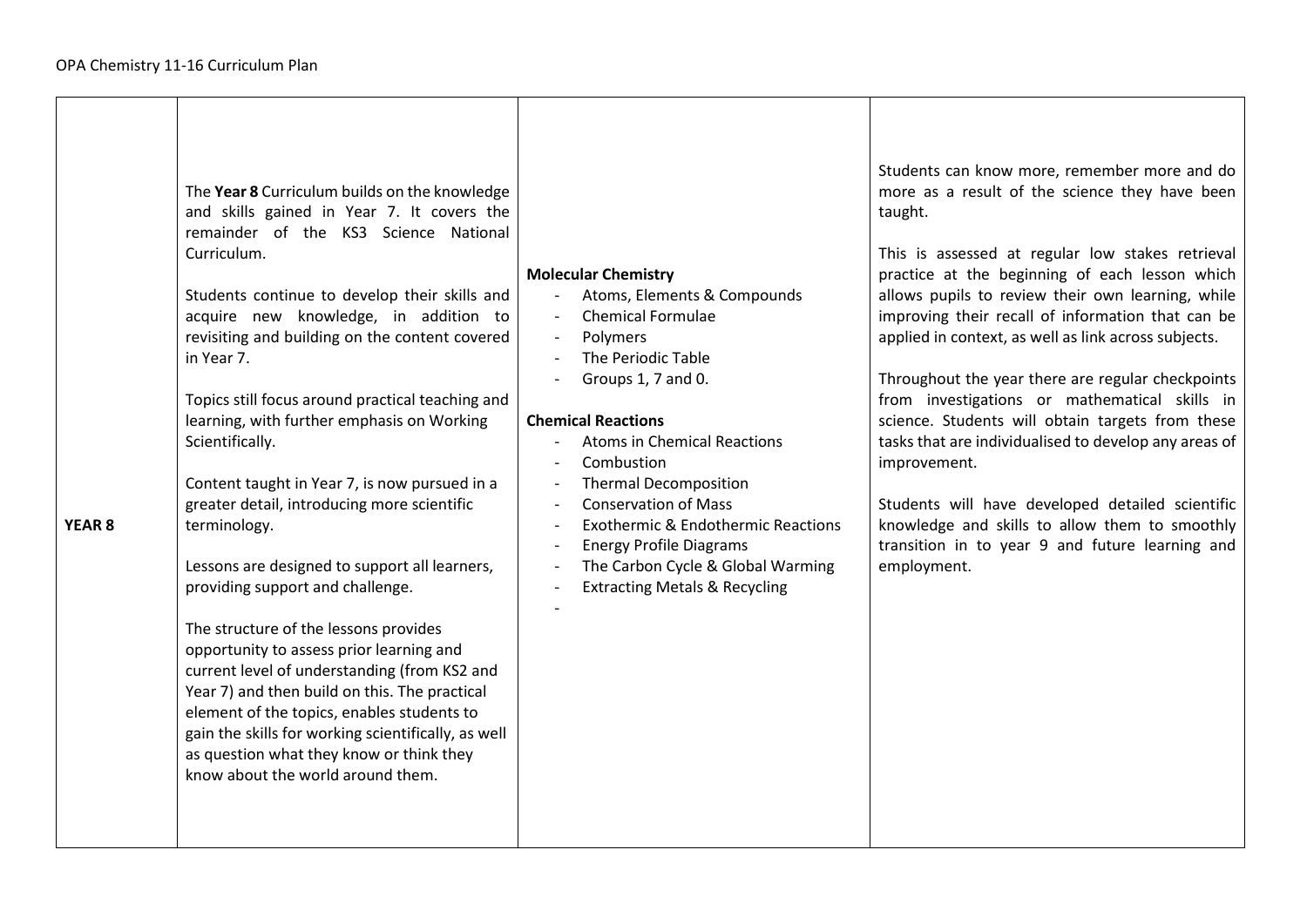| <b>KEYSTAGE 4</b> | <b>INTENT</b>                                            | <b>IMPLEMENTATION</b>                                                                         | <b>IMPACT</b>                                                                                          |
|-------------------|----------------------------------------------------------|-----------------------------------------------------------------------------------------------|--------------------------------------------------------------------------------------------------------|
| <b>CHEMISTRY</b>  |                                                          |                                                                                               |                                                                                                        |
|                   | The aim of the curriculum delivered during KS4           | Throughout the GCSE course, schemes of                                                        | <b>3 YEAR IMPACT:</b>                                                                                  |
|                   | is to build up on the understanding, and refine          | learning and full lesson plans are available to                                               | Students are fully prepared for the formal GCSE                                                        |
|                   | the skills, that were developed in KS3.                  | provide support to all staff within the                                                       | assessments.                                                                                           |
|                   |                                                          | department. They can be easily utilised for                                                   |                                                                                                        |
|                   | All students follow the Separate Science                 | cover lessons when required.                                                                  | Regular exam assessments are also completed to                                                         |
|                   | Pathway at GCSE. This exposes students to the            |                                                                                               | encourage students to frequently review the                                                            |
|                   | full breath of KS4 National Curriculum for<br>Chemistry. | All schemes of learning and lesson plans are<br>planned, developed and reviewed by the        | content taught. At the end of each topic, an end of<br>topic assessment takes place which comprises of |
|                   |                                                          | subject leads to ensure all students are                                                      | 50% prior learning: 50% most recent content                                                            |
|                   | Our curriculum interweaves the subject                   | delivered the content in the same coherent                                                    | taught. This allows teachers to assess students'                                                       |
|                   | specific content with the Working Scientifically         | sequence across the three years of delivery.                                                  | understanding of key concepts in a range of                                                            |
|                   | aspects of the National Curriculum.                      |                                                                                               | questions and applying to a variety of contexts. This                                                  |
|                   |                                                          | Shared lesson resources, which have been                                                      | emphasises the need to continually revisit prior                                                       |
|                   | Each topic is taught so that the key skills are          | designed and produced by the subject                                                          | learning, enhancing long term memory stores.                                                           |
|                   | mastered. The Working Scientifically skills              | specialists in the department, link to the AQA                                                |                                                                                                        |
|                   | developed during KS3 are now utilised in                 | <b>Biology, Chemistry and Physics GCSE</b>                                                    | Students become familiar with the different types of                                                   |
|                   | planning, completing and evaluating the                  | specifications. This continues to provide                                                     | questions featuring in the GCSE exams for AQA.                                                         |
|                   | <b>Required Practicals.</b>                              | consistency, and ensure quality is delivered                                                  | They also gain an understanding of how exams are                                                       |
|                   |                                                          | across all classes and year groups.                                                           | marked and the emphasis to use scientific                                                              |
|                   | Lessons are designed so that they address the            |                                                                                               | terminology.                                                                                           |
|                   | objectives as outlined by the AQA specification.         | We have a joint lesson planning, marking and<br>moderation system to support less experienced | <b>LONG TERM IMPACT:</b>                                                                               |
|                   | The curriculum draws on real world contexts,             | members of the department with                                                                | Students leave the academy equipped with the                                                           |
|                   | modelling and analogies where possible, so               | differentiation and assessment, and tailoring                                                 | scientific knowledge base and skills to keep them                                                      |
|                   | that students find concepts more relevant and            | the lesson plans to their individual classes.                                                 | well informed within an increasingly science-based                                                     |
|                   | interesting.                                             |                                                                                               | society. Students have acquired and developed the                                                      |
|                   |                                                          | Pupils begin to read more widely and                                                          | knowledge to appreciate the relevance of science in                                                    |
|                   | Our WISE events have provided opportunities              | independently, so as to widen their scientific                                                | their everyday lives. They have developed a range                                                      |
|                   | for our female students to meet positive                 | vocabulary and are gradually introduced to the                                                | of planning, problem solving and evaluating skills                                                     |
|                   | female STEM role models. Hosting these                   | range of exercises similar to those that they will                                            | that can be applied to different everyday contexts.                                                    |
|                   | events has also allowed us to develop positive           | face in the eventual examinations. Students                                                   |                                                                                                        |
|                   | relationships with parents and carers, as well           | extend their knowledge of working scientifically                                              | Students are well prepared for studying science                                                        |
|                   | as raising the aspirations of our female                 | to planning, analysing data, and evaluating                                                   | further at KS5, and those choosing to study A levels                                                   |
|                   | students.                                                | <b>Required Practicals.</b>                                                                   | have solid foundations to build on.                                                                    |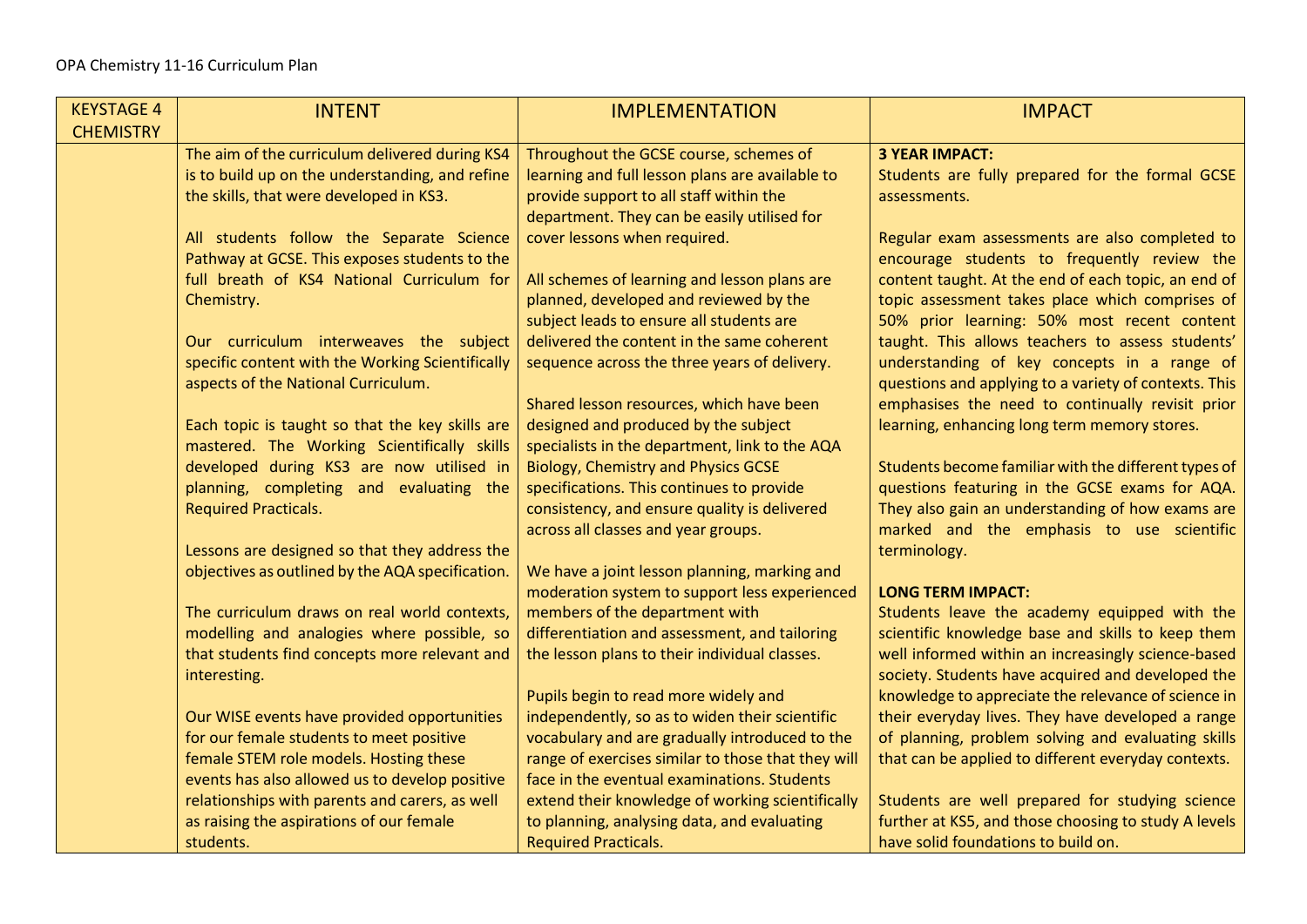|        | The aim of Year 9 Curriculum is to build on the<br>key constructs of the KS3 Curriculum.<br>The content taught early on is revisited again<br>throughout KS4, creating opportunities for<br>students to make connections within and<br>across their learning.<br>There is also an increased focus on the skills<br>required to be successful at GCSE (for example<br>planning valid investigations, collecting,<br>analysing and evaluating data).                                                                                                                                                                                            | Term 1:<br>C1 - Atomic Structure<br>$\bullet$<br>C1.1 Atoms<br>C1.2 Chemical Equations<br>C1.3 Separating mixtures<br>C1.4 Fractional Distillation & Paper<br>Chromatography<br>C1.5 History of the Atom<br>C1.6 Structure of Atom<br>C1.7 Ions, Atoms & Isotopes<br><b>C1.8 Electronic Structures</b>                                      | Students complete Year 9 having a good<br>understanding of the foundation topics for Biology,<br>Chemistry and Physics, to continue to build on in<br>Years 10 and 11.<br>They have learned how to apply their working<br>scientifically skills to planning, analysing and<br>evaluation of required practicals. |
|--------|-----------------------------------------------------------------------------------------------------------------------------------------------------------------------------------------------------------------------------------------------------------------------------------------------------------------------------------------------------------------------------------------------------------------------------------------------------------------------------------------------------------------------------------------------------------------------------------------------------------------------------------------------|---------------------------------------------------------------------------------------------------------------------------------------------------------------------------------------------------------------------------------------------------------------------------------------------------------------------------------------------|------------------------------------------------------------------------------------------------------------------------------------------------------------------------------------------------------------------------------------------------------------------------------------------------------------------|
| Year 9 | In Year 9, students commence the GCSE<br>separate science courses. As the students still<br>receive three lessons for science a week,<br>topics for the three specialisms are taught one<br>at a time, rather than alongside each other.<br>Careful consideration has been made around<br>which foundation topics are the most suitable<br>for the students to study in their first year<br>taking into account; the skills required, prior<br>knowledge from KS3 and the length of each of<br>the topics. For this reason, there is a greater<br>emphasis on Physics and Biology in Year 9,<br>with only two of the Chemistry topics taught. | Term 2:<br><b>Assessment Week: C1 Assessment</b><br>C <sub>2</sub> - The Periodic Table<br>C2.1 Development of the Periodic<br>Table<br>C2.2 Electronic Structures & the<br>Periodic Table<br>C2.3 Group 1 Alkali Metals<br>C2.4 Group 7 Halogens<br><b>C2.5 Explaining Trends</b><br><b>C2.6 Transition Elements</b><br>C1 & C2 Assessment |                                                                                                                                                                                                                                                                                                                  |
|        |                                                                                                                                                                                                                                                                                                                                                                                                                                                                                                                                                                                                                                               | Term 3:<br>End of Year Chemistry Assessment (C1<br>&C2)                                                                                                                                                                                                                                                                                     |                                                                                                                                                                                                                                                                                                                  |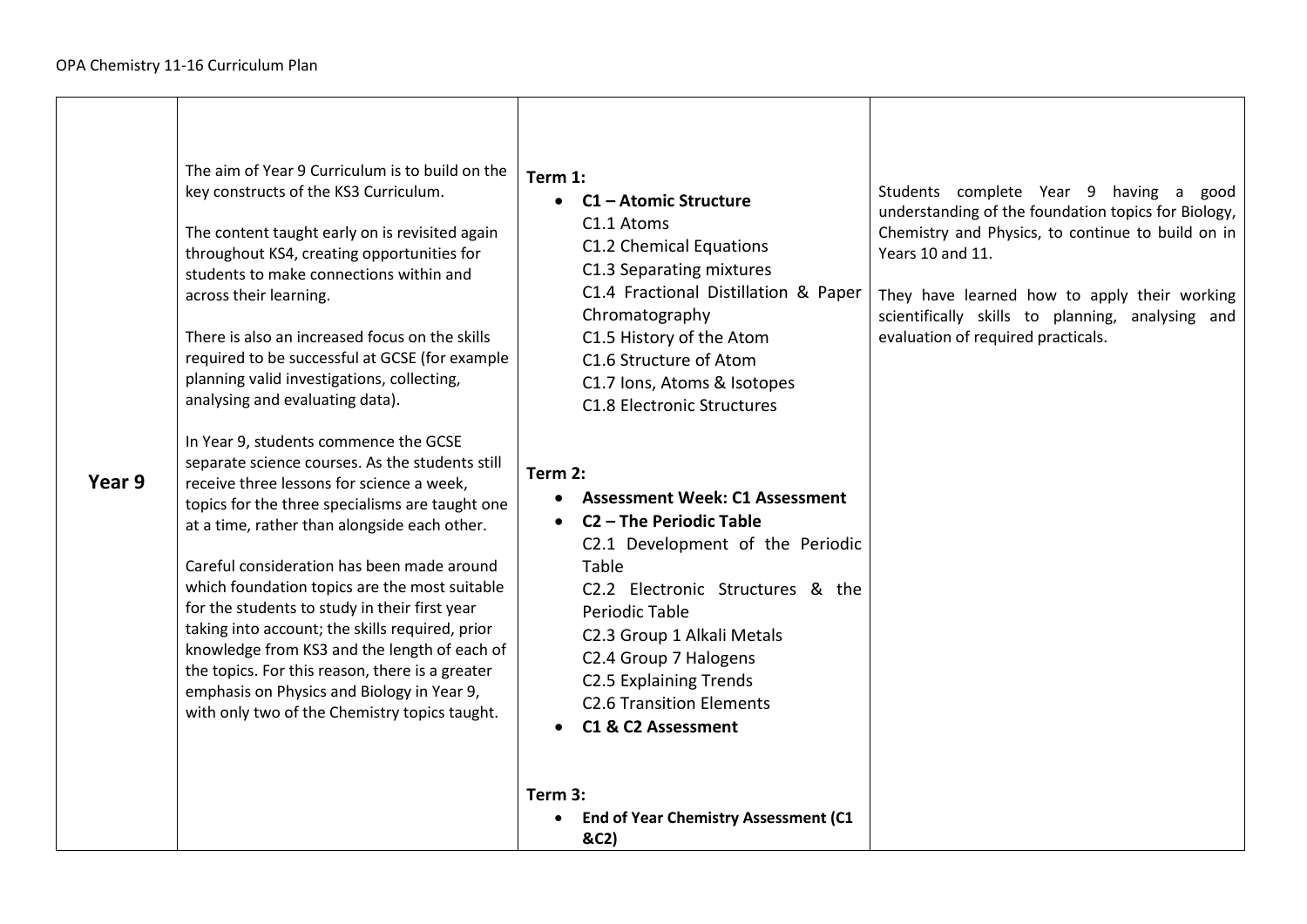|         | In Years 10 and 11, students receive six<br>lessons per week for science. This is delivered<br>as two lessons per week for each specialism,<br>enabling topics for Biology, Chemistry and<br>Physics to be taught distinctly alongside each<br>other.<br>This allows each specialism to be taught by a<br>specialist teacher for that subject, who is able<br>to talk more around the subject and provide<br>more enthusiasm and engagement.<br>The structure of topics and lessons facilitates | Term 1<br>C3 – Structure & Bonding<br>C1-3 Assessment & Feedback<br>• C5 - Chemical Changes<br>C1-3 & C5 Assessment & Feedback                                                                                                                      | Students have been taught all of the paper 1<br>content by the end of Year 10.<br>They have been taught by three specialist teachers<br>and have been able to draw on their knowledge and<br>understanding from learning in KS3 and Year 9.                                                               |
|---------|-------------------------------------------------------------------------------------------------------------------------------------------------------------------------------------------------------------------------------------------------------------------------------------------------------------------------------------------------------------------------------------------------------------------------------------------------------------------------------------------------|-----------------------------------------------------------------------------------------------------------------------------------------------------------------------------------------------------------------------------------------------------|-----------------------------------------------------------------------------------------------------------------------------------------------------------------------------------------------------------------------------------------------------------------------------------------------------------|
| Year 10 | revisiting previous content, building on and<br>extending the learning from KS3 and the GCSE<br>topics taught in Year 9.<br>Time is allowed for students to develop as<br>independent learners, to refine and improve<br>their learning. Longer tasks are incorporated<br>into lessons to help build resilience to work<br>for longer periods, building towards the 1hr<br>45 exams.                                                                                                            | Term <sub>2</sub><br>$C6$ – Electrolysis<br>$\bullet$<br><b>Year 10 Assessment Week</b><br>C1-3, C5&6 Assessment & Feedback<br><b>C7 Energy Changes</b><br>C1-3 & C5-7 Assessments &<br><b>Feedback</b><br><b>C4 Chemical Calculations (part 1)</b> | Students can use their working scientifically skills to<br>confidently plan valid required practicals in<br>different contexts, collect, analyse and evaluate the<br>data.<br>Students have been reassessed on prior learning<br>from Years 9 & 10, and have increased their long-<br>term memory stores. |
|         | Learning tasks utilise modelling, analogies,<br>practical work and theory for all abilities, and<br>students continue to apply their working<br>scientifically skills.<br>Tests continue to assess the understanding of<br>50% prior knowledge and 50% newly acquired<br>learning. There is greater focus on exam<br>technique, and more time is spent going<br>through assessments with students.                                                                                              | Term <sub>3</sub><br><b>C4 Chemical Calculations (part 2)</b><br><b>Year 10 Mock Exams: Chemistry</b><br>Paper 1<br><b>Mock Exam Feedback</b><br><b>C8 Rates of Reaction</b><br><b>C8 Assessment &amp; Feedback</b>                                 | Students have greater resilience for completing<br>longer tasks and attempting 6 mark exam questions.                                                                                                                                                                                                     |